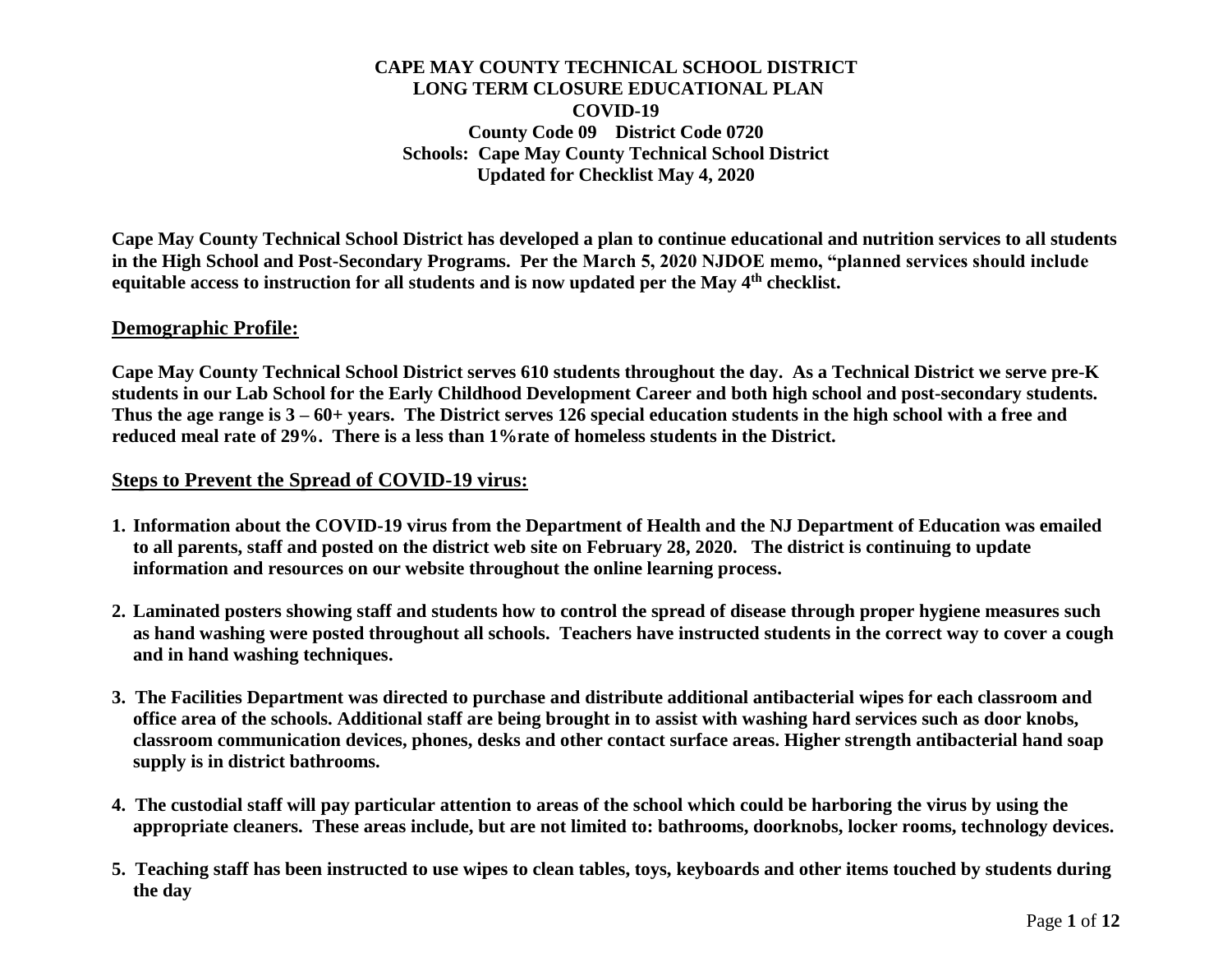- **6. Staff members and families of students have been instructed to call the school nurse if they have been exposed to or diagnosed with COVID-19 or have similar symptoms.**
- **7. If a student presents with fever, cough or has difficulty breathing, student will be placed away from others and asked to wear face mask in the nurses' station until they can be sent home. Parents will be instructed to call family physician or emergency room arriving in preparation for possible need for isolation form other patients.**

### **Equitable Access to Instruction will be Provided to all Students Component 1:**

- **1. District Teachers will develop group instruction plans for all instructional classes including special education students which will be based on IEP Goals and Objectives. Students will have access to online curriculum in grades 9 – 12 and in Post-Secondary programs, therefore all students will have access to online instruction. For example, there will be teacherprovided folders with worksheets, novels and activities to support instruction.**
- **2. Staff members will email parents each school day to ensure parents understand how to review materials (online and folders) with their students. Teachers will review how to access digital resources with parents/guardians using a smart phone, laptop or desktop computer.**
- **3. Information on how to access free internet will be provided via our website and global connect calling.**
- **4. Access to technology: students sent home with Chromebooks (as needed for online learning. District website has resources and instructions for Technology assistance and a help desk to call for assistance.**
- **5. The District will keep families and stakeholders informed through global calls, social media, emails and our website.**
- **6. Teachers and administrators are remotely monitoring student progress via electronic monitoring and assessments based on the instructional needs of each students. Previously established policies and practices are being adhered to and documented.**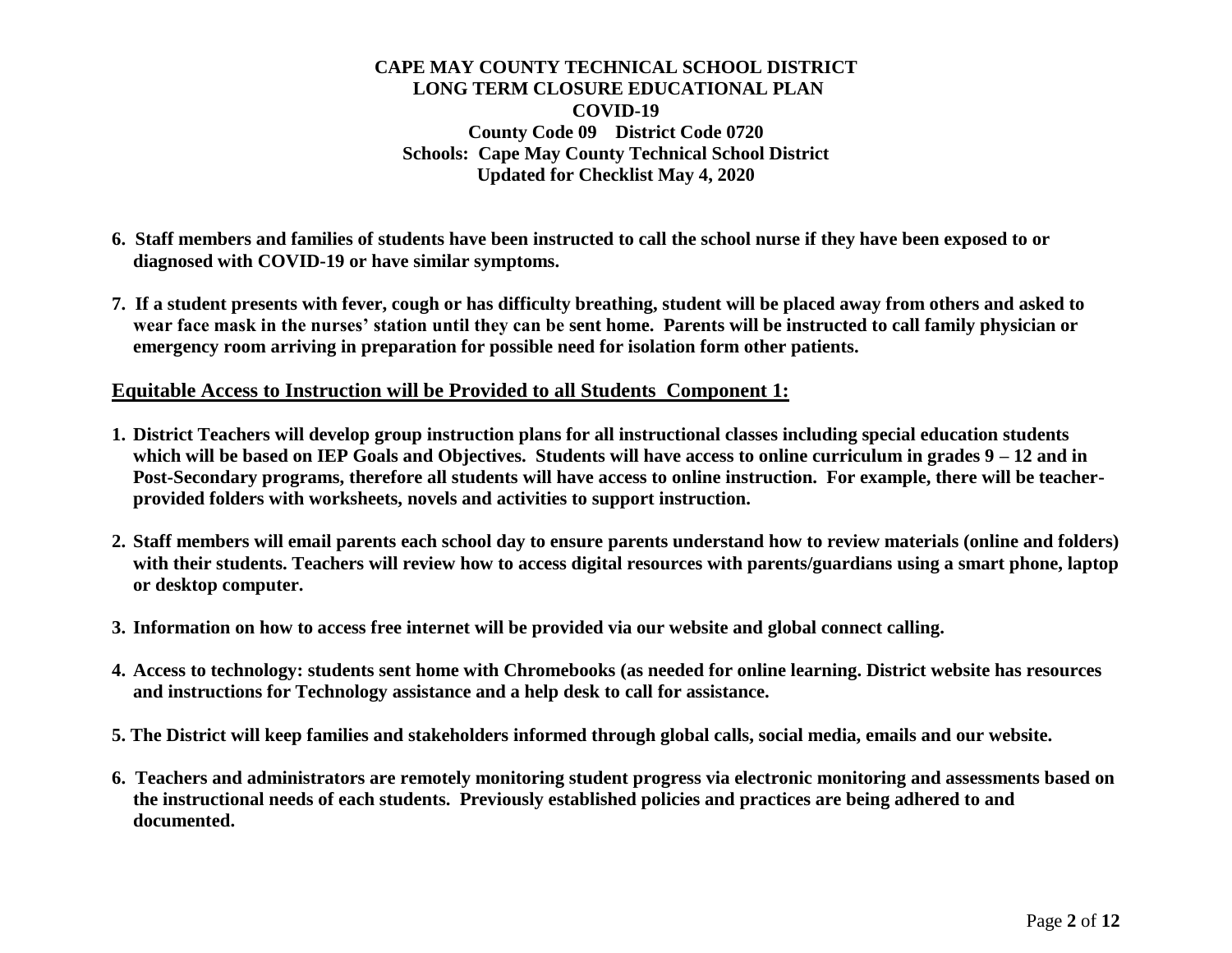## **Addressing Special Education Needs Plan Component 2:**

All Special Education Teachers will provide individualized activities to support goals and objectives in in accordance with the IEP. Activities and exercises will be made available as required in IEPs. Online and hardcopy resources will be provided to parents*/*guardians.

- a. Teachers have reviewed their students' Individualized Education Plans and signed off to agree to implement these plans.
- b. Teachers have access to IEPs online.
- c. Special Education Teachers continue to implement modifications to coursework and inform general education teachers of modifications and progress by using the following: Creating graphic organizers, study guide assistance, calling students to walk them through assignments, reduced number of questions, reduced expectations, reduced responses to daily discussion questions, modified work through Google Docs, accepting late work for full credit, utilizing Achieve3000 and NewsEla to tailor assignments to reading level, and Zoom.
- d. Special Education and General Education teachers consult with Child Study Team for assistance
- e. Director of Guidance meets weekly with Special Education Teachers/CST and as needed daily. Some students have required alternative learning plans, such as modified packets and virtual instruction to allow students to properly demonstrate learned knowledge.
- f. **In regard to related services**, parents and students were asked their preference regarding teletherapy vs. resources/packets. Therapists have been doing routine check-ins with students and guardians.
- g. **Mental health wellness** and organizational resources provided through "Guidance Google Classroom".
- h. **Student Based Youth Services** direct line for student counseling sessions (some students maintain weekly appointments; however, option is available for any student in need.)
- i. Special Education and General Education teachers consult with Child Study Team for assistance

## **The Director of Special Education will conduct conference calls with special education teachers to ensure all of the special education students are receiving the required accommodations and support to complete assignments.**

### **The methods used to document IEP implementation including the tracking of services, student progress as well as the provision of accommodations and modifications.**

- a. Child Study Team members log emails to parents and teachers to document modifications.
- b. Case managers provide guides for teachers on how to modify for their students assignments according to their need and assignment.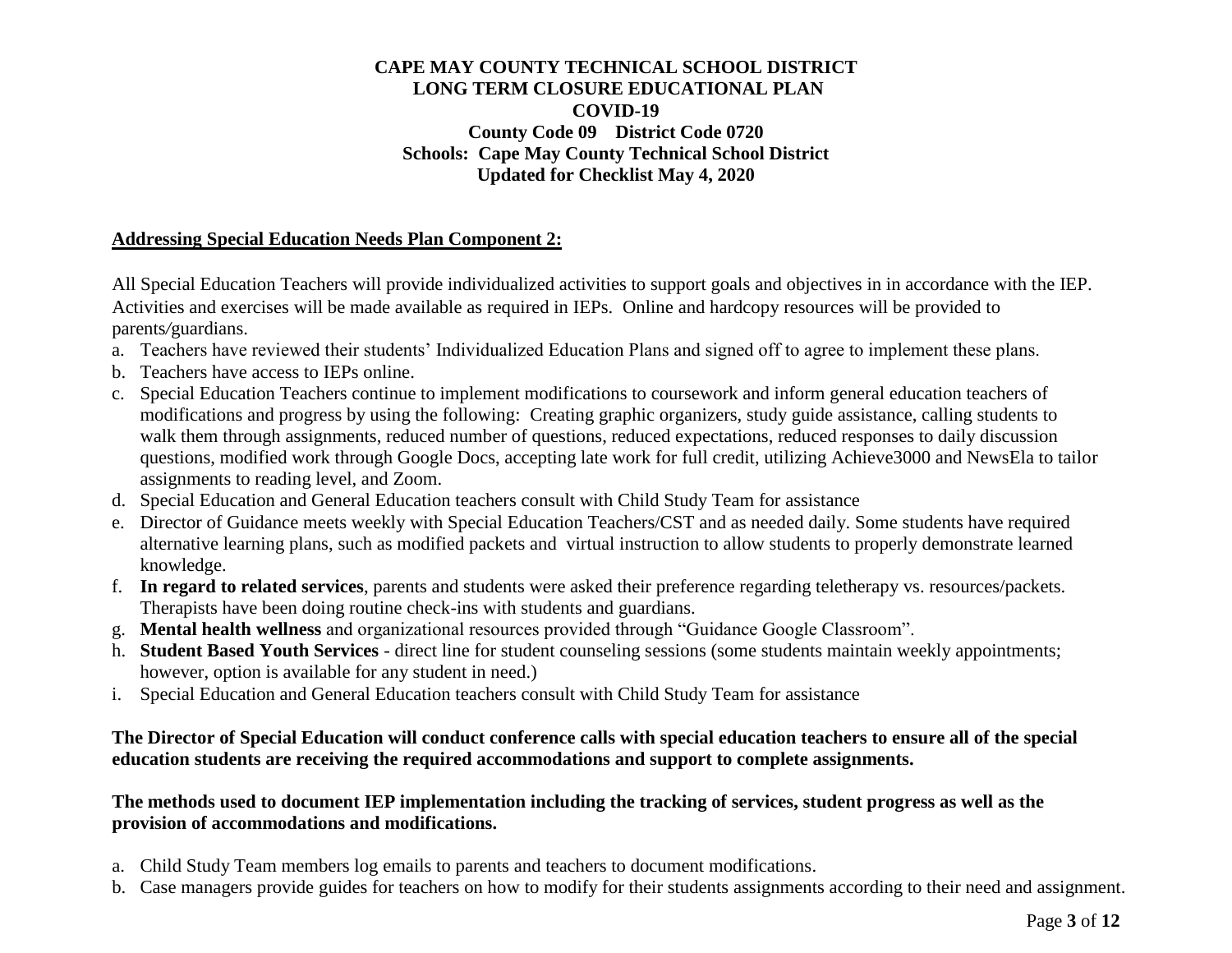- c. Special Education Teachers and case managers create and share resources to assist with assignments.
- d. Child Study Team is in contact with related service providers and families about what methods of delivery are appropriate for students.
- e. Child Study Team monitors student grades through PowerSchool and communication with students and parents.

## **The methods used to document IEP implementation including the tracking of services, student progress as well as the provision of accommodations and modifications.**

- a. Child Study Team members are logging emails to parents and teachers to document modifications.
- b. Case managers are directing teachers how to modify for their students.
- c. Special Education Teachers and case managers are creating and sharing resources to assist with assignments
- d. Child Study Team is in contact with related service providers and families about what methods of delivery are appropriate for students.
- e. Child Study Team is checking on students' grades through PowerSchool.
- f. Weekly email from case manager to caseload (blind copied).
- g. Documentation folders for all modified work (including related services files for each student), each teacher is required to maintain a daily log sent to their supervisor, contact logs, written documentation of content discussed during meetings and phone conversations, email communication.

## **The case managers follow up with families to ensure services are implemented in accordance with IEPs to the greatest extent possible by:**

- a. Director of Special Education meets with Child Study Team weekly to monitor and discuss progress and problem-solve any issues.
- b. Director of Special Education meets with Child Study Team and Special Education Department to discuss strategies to meet students' needs.
- c. Child Study Team reaches out to parents through email/phone/mail/ to ensure students receive proper modifications.
- d. Case Managers check in with teachers to see what modifications are working and any changes that need to be made.
- e. Case Managers check in with individual students who are struggling and working with their teachers to change their online plan to ensure success.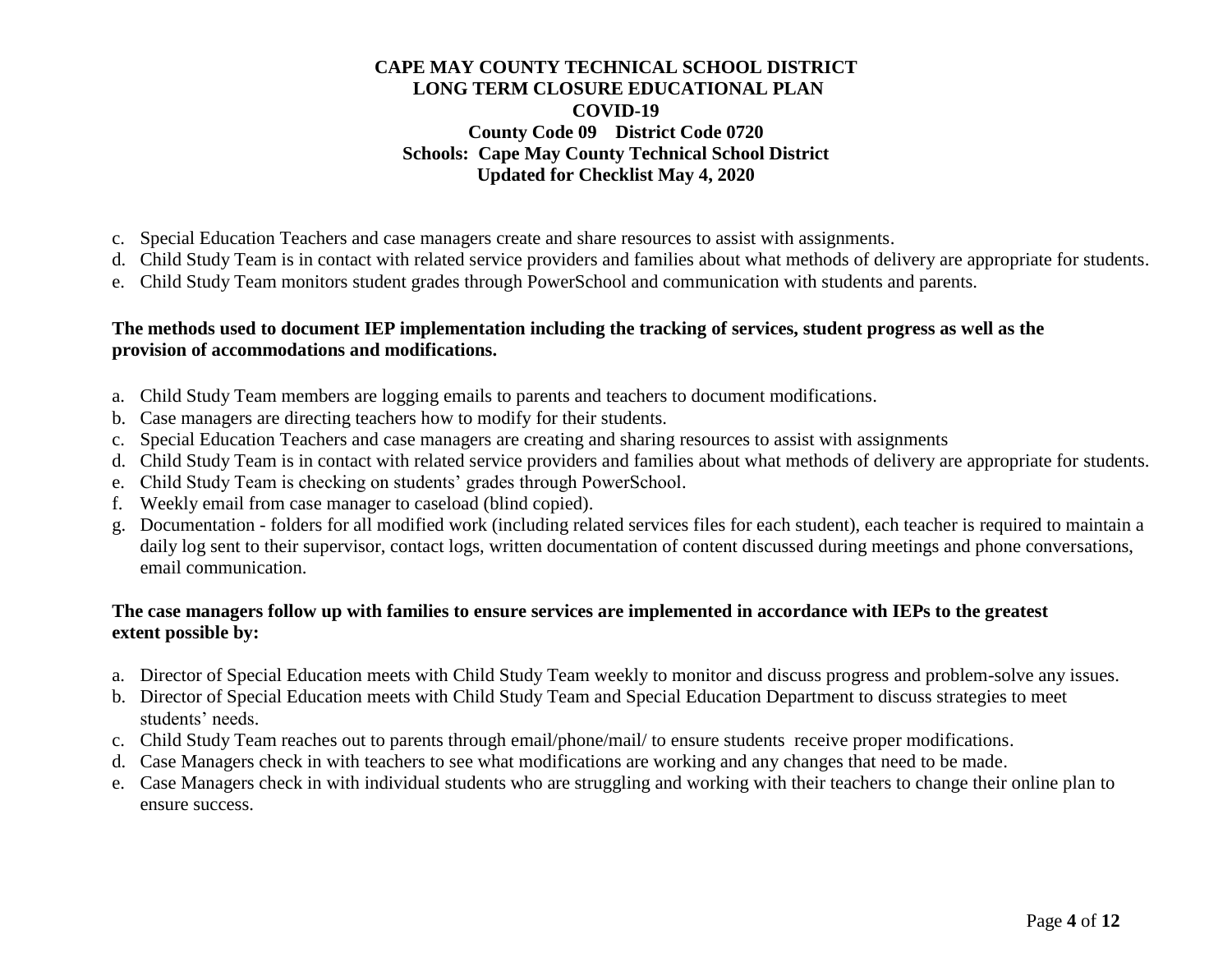### **Describe how the district conducts virtual IEP meetings, evaluation, and other meetings to identify, evaluate, and/or reevaluate students with disabilities**

- a. The Director of Special Education conducts weekly/daily conference calls with special education teachers and Child Study Team to ensure all special education students receive the required accommodations and support to complete assignments.
- b. IEP meetings are conducted through Google Meet/phone conference. Able to display IEP on Google Meet screen for team to see and discuss.
- c. Parents are given the option of waiving the 15-day meeting notice to adapt to their schedules.
- d. IEP meeting documentation through emails, scanning, and google documents.
- e. Conducted re-evaluation eligibility meetings for students who were tested prior to school closure.
- f. Conducting initial eligibility planning meeting through Google Meet and planning for evaluations to be conducted in the summer
	- 1. Requesting Social History assessment through CMCSSSD to be conducted over the phone
	- 2. Any aspects of re-evaluation that do not require in-person contact may be completed (interviews, surveys, etc.)
- g. Director of Special Education scheduled CST meetings with sending school Child Study Teams to review incoming student needs and upcoming parent meetings.

# **Addressing ELL and Bilingual Needs Plan Component 3**

The District does not have any ELL students in our high school.

# **Safe Delivery of Meals Plan Component 4:**

The district has received approval from the NJ Department of Agriculture to provide meals during the months of May and June due to the extended closure. The district's food service provider, NutriServ will continue to provide meals for all student requests.

The Google form will remain on the district website for students to register for meals daily/weekly.

Students and families will be able to pick up meals at the Cape May County Crest Haven Complex, Special Services High School Driveway #3 on designated school days.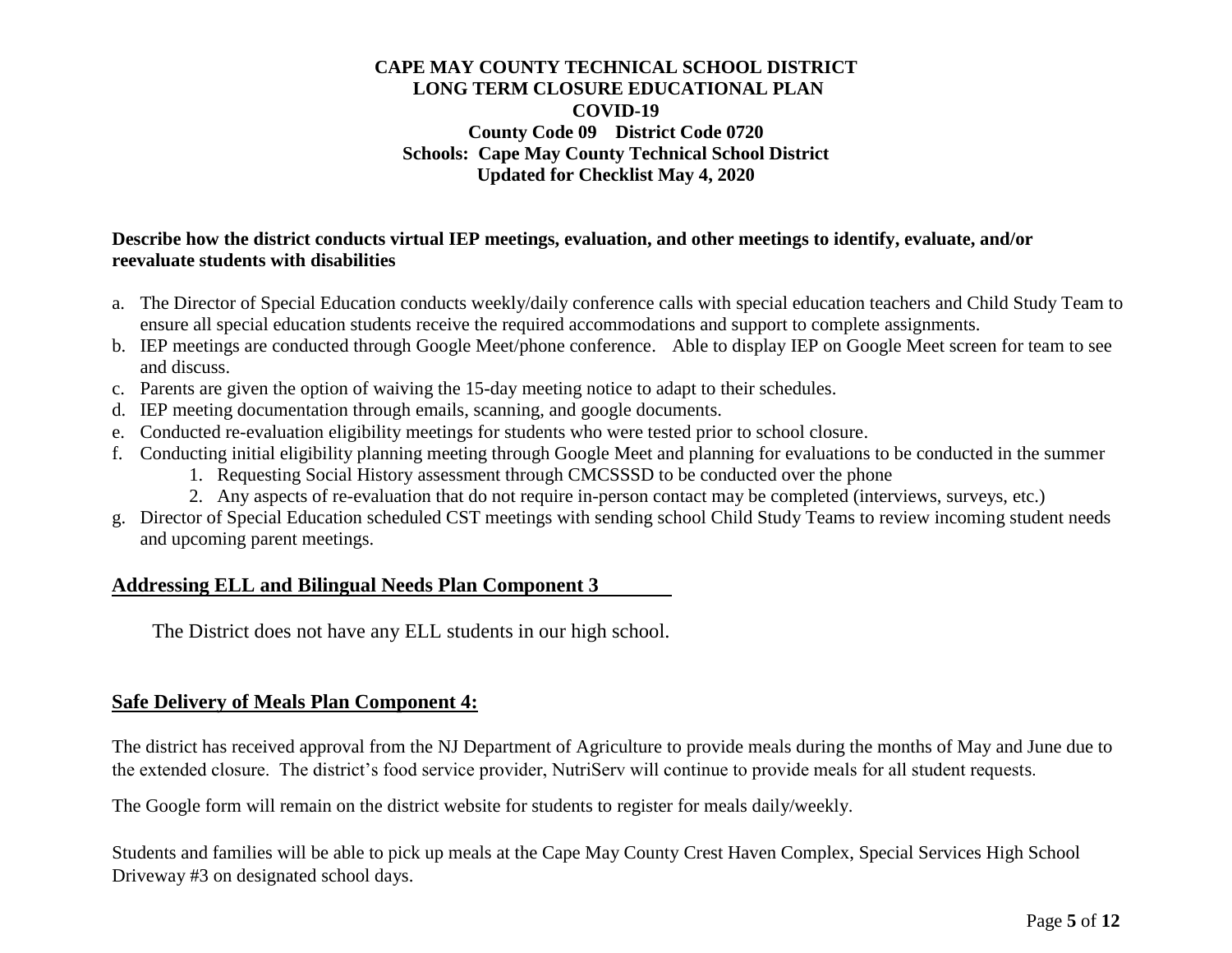Pick up times will be between the hours of 11 and 1 pm.

All calls will be made during the designated school days with regard to the continued availability of meals for students and to remind families to place orders.

A telephone # is provided for those families who are not able to complete a form on line.

Agreement: # 00900720

SFA Name: Cape May County Technical School District

Date Meal Distribution will begin: March 17, 2020

Date Meal Distribution will end: When Schools reopens

School/Site where distribution of meals will take place: Cape May County High School **148 Crest Haven Road Cape May Court House NJ 08210**

# **Length of Virtual or Remote Instructions Day Plan Component 5**

Virtual and remote instruction includes the development of Google classrooms with resources and affords the opportunity for delivery of materials to support instruction and learning. Activities are standards-driven, and assessments include of range of formal and informal assessment as well as formative and summative tools for assessment across a continuum.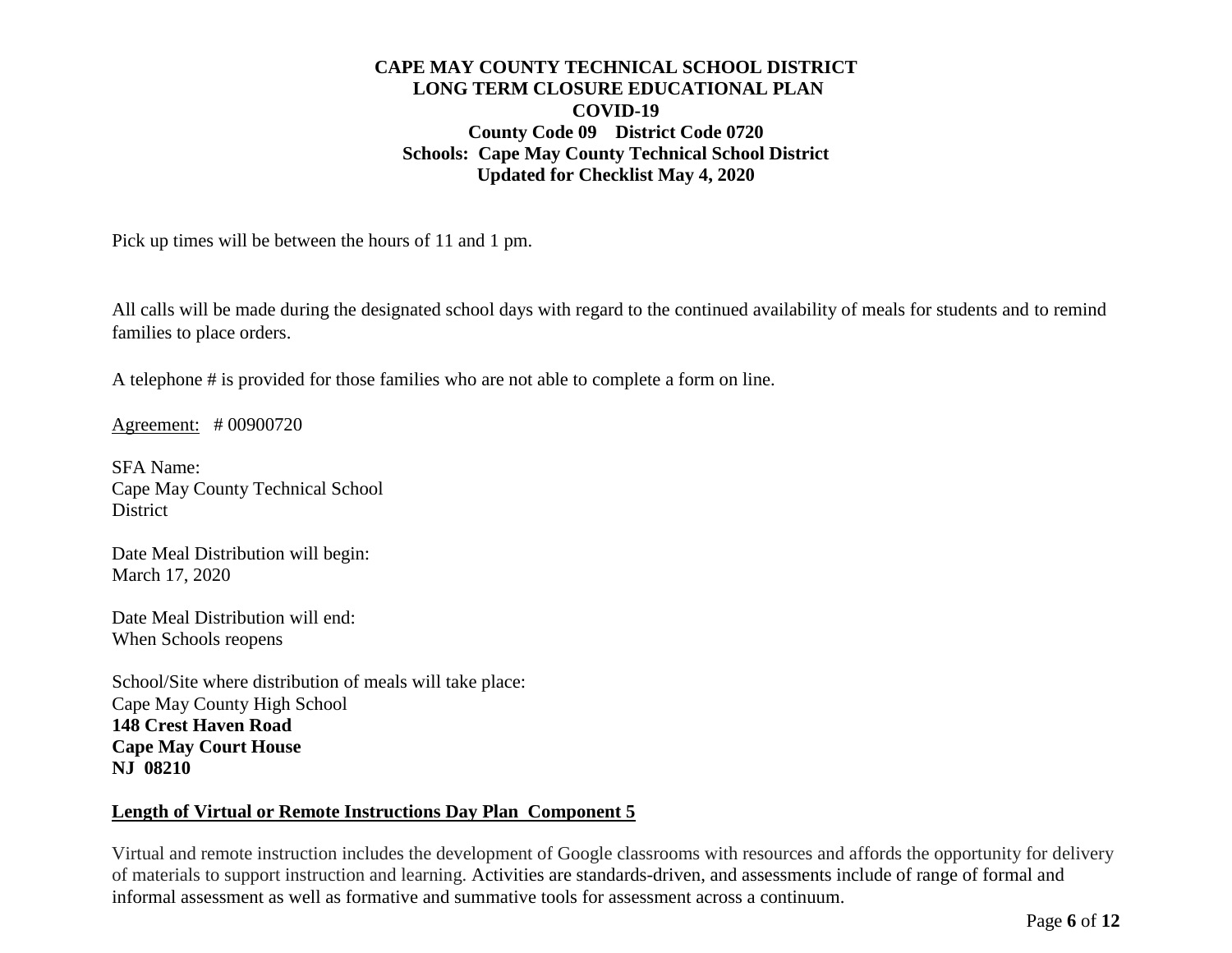Instructional time provides an asynchronous format to allow students a flexible access to instruction for maximum growth. Discussions, demonstrations and resources in the online classroom are available to students for review, practice and extended learning

time. Teachers working with students include co-teachers with support in differentiation of content, process and product for class assignments, and allow for independent work. Teachers are also delivering instruction in interdisciplinary teams to enhance meaningful instruction for cross-curricular connections.

An electronic database of instructional tools provides teachers access to planning tools for differentiated delivery and resources to share with students for practice applying skills. Teacher resources include tools for graphic organizers, and a range of audio and video support tools to vary the instructional delivery. Supports include methods for students to express learning in a range of modalities and include authentic assessments, reflection and social/emotional learning.

Students have access to electronic supports through a number of programs which operate with an APP on Chromebooks and do not require daily internet access. These tools include Newsela, Achieve3000 and STMath. Technology that also supports practice includes connections through FlipGrid, Screencasting and Khan Academy.

#### **Attendance Plan Component 6**

Teachers and administrators are remotely monitoring student progress via electronic monitoring and assessments based on the instructional needs of each students. Previously established policies and practices are in place.

Follow up with the family for any student who is performing below the expected participation, teachers are in contact with students and with parents/guardians. Once the teacher has contacted the student, and contacted a parent/guardian but has not seen improvement in achievement, the student information is reported to Guidance for follow up. This includes counselors and the Child Study Team and key administrators who review the information and ensure the students and families have what is needed to be successful in the transition to remote instruction. Support for continued compliance may include phone calls, technology support, printed materials, counseling and/or added instructional support.

#### **Facilities Plan Component 7**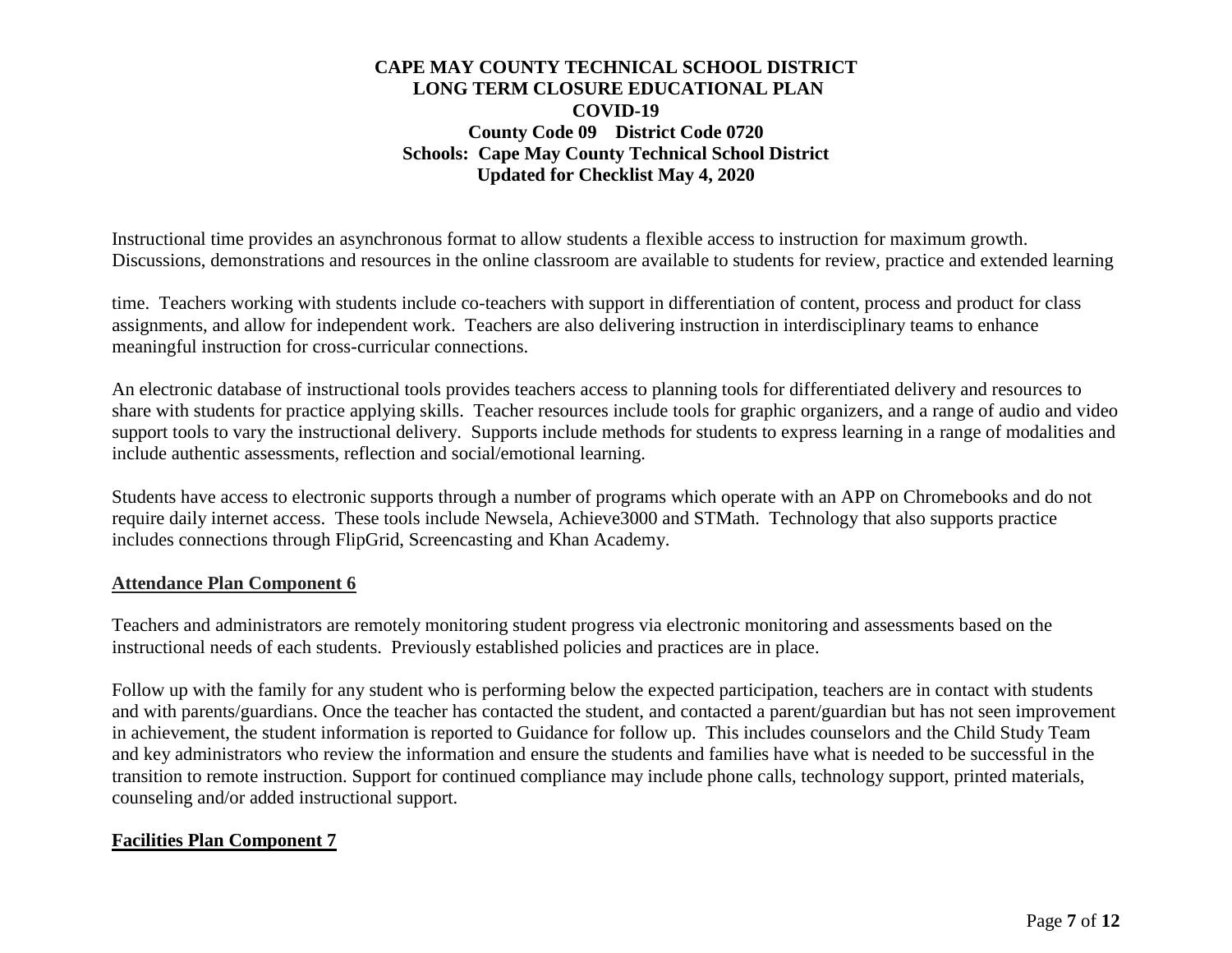The District follows required CDC guidance, PPE utilization and ensures social distancing as required. The District continues to staff the facility with custodians and maintenance technicians on a daily basis. The staffing has been reduced in order to limit exposure. The custodians will continue to perform, but not limited to the following tasks.

- Classrooms will be cleaned and disinfected from the top to bottom. Light fixtures, diffusers, shades, windows, sills, desks, chairs, floors will be addressed. The floors will be stripped and waxed.
- Bathrooms will be cleaned and disinfected using specialized equipment purchased by the District.
- Corridors will be swept, stripped, and waxed. Windows cleaned, window sills cleaned, shades cleaned, and door sills cleaned and polished.
- Bathroom fixtures and floor drains will be exercised.
- Carpets will be cleaned using an extractor.
- Walk off mats cleaned using the carpet extractor.
- Boiler inspections.

# Grounds

- The grass will be mowed, edges weed-whacked, or trimmed using an edger.
- Equipment maintained and serviced.
- Sports fields fertilized.

Maintenance staff

- Scheduled maintenance will continue, such as but not limited to, HVAC maintenance, changing of burnt-out interior lamps, air filter changes, replacing outside light fixture lamps, door hardware repairs, grease traps cleaned, etc.
- District projects such as installing whiteboards, installing new plumbing fixtures, and bathroom accessories.
- Scheduled monthly inspections such as exit lights, emergency lights, fire extinguishers, bleachers, playground equipment will take place.
- Boiler Inspections.

# **Summer Programming Plan Component 8**

Assessment of credit loss or shortages for high school seniors and an initial plan to address credit recovery will follow the model the district has implemented through the Guidance Department. This will include the ongoing review of students at risk of failure for the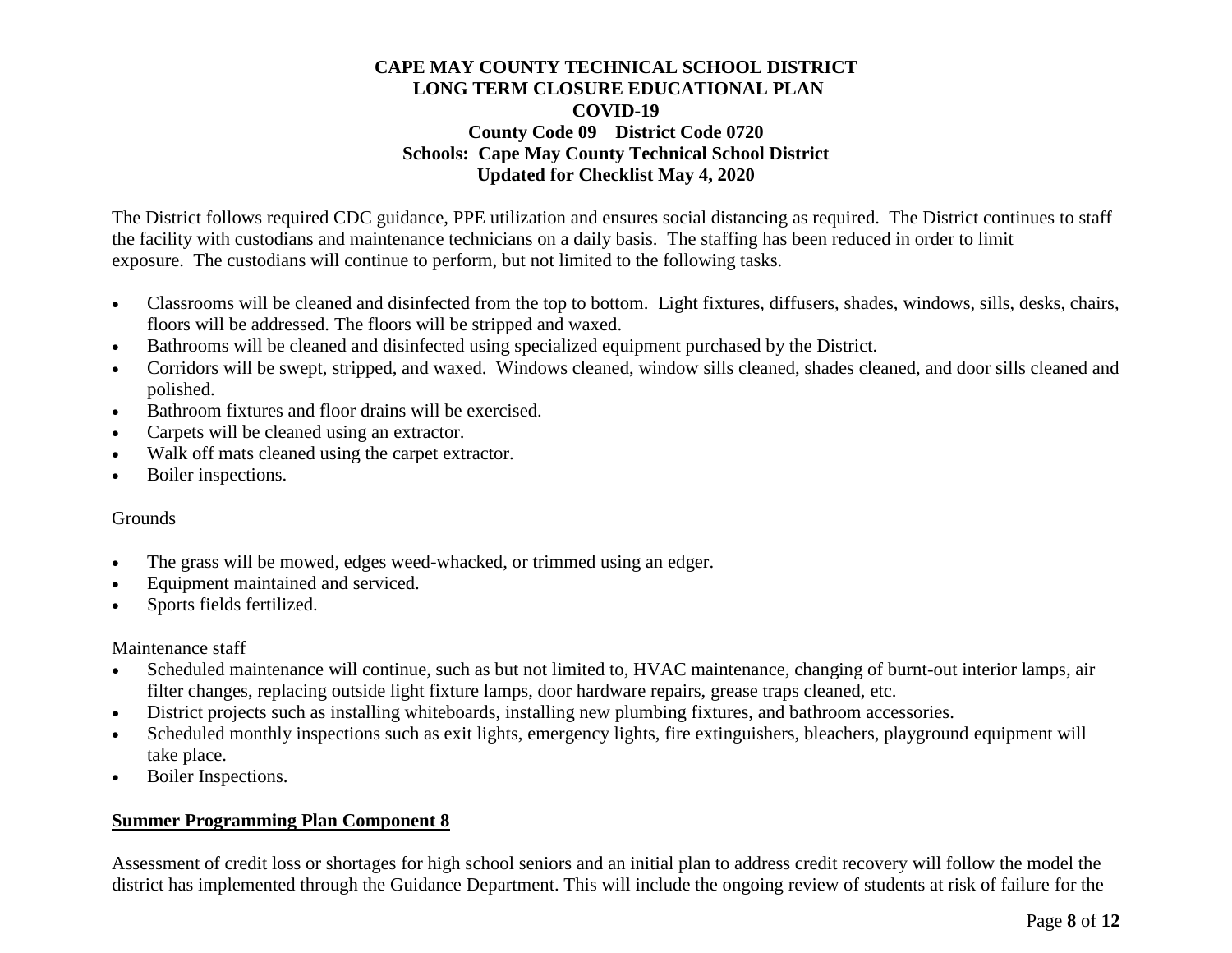year. Any student at risk of failure will be notified prior to the end of the marking period in an attempt to remediate the learning so the student can meet with success. Following the end of the year and review of failures, the district will implement the offering of summer school classes through an online provider, as in past years. If face-to-face instruction is permitted through any portion of the summer school window, we will review the ability to offer on-campus support for online coursework.

Assessment of learning loss and an initial plan for potentially addressing learning loss includes a review of content delivered up through the date of closure and content delivered through the end of the school year. It is anticipated that this model will support the completion of targeted curriculum for the year. The transition to the next course and grade level will follow normal district practice. Where any on-site testing is needed for technical credential attainment, we will closely follow availability of such assessments. Utilizing assessment tools, students in need of extra help will be enrolled in the available Title I funded after-school tutoring program with the new school year.

Title 1 extended learning programs have been offered annually each summer through our summer bridging program to incoming atrisk high school students. While the program provides a face-to-face model, the district also implements an online model when family needs arise each summer due to travel needs, employment or other barriers to attendance. As such, the summer bridging program in support of at-risk students can be planned for the summer and operate fully remotely if face-to-face instruction continues to be limited through the summer.

Graduation ceremony plans are in the preliminary planning phase, but allow for the opportunity for a pre-recorded representation of the traditional elements of the commencement to be shared virtually.

# **Component 11 Essential Personnel and Roles:**

- **1. Superintendent is responsible for oversight of the Emergency Preparedness Plan and its direct implementation. Superintendent is also responsible for immediately notifying the Executive Superintendent and County Department of Health if she becomes aware of a student or staff member testing positive for the COVID-19 virus.**
- **2. Business Administrator is responsible for the oversight of all required financial reports and submissions and the management of all facilities. Business Administrator is also responsible for the oversight of the preparation and delivery of all USDA meals to families during school closure. Business Administrator will work with NutriServ for scheduling pick up/drop off locations of meals.**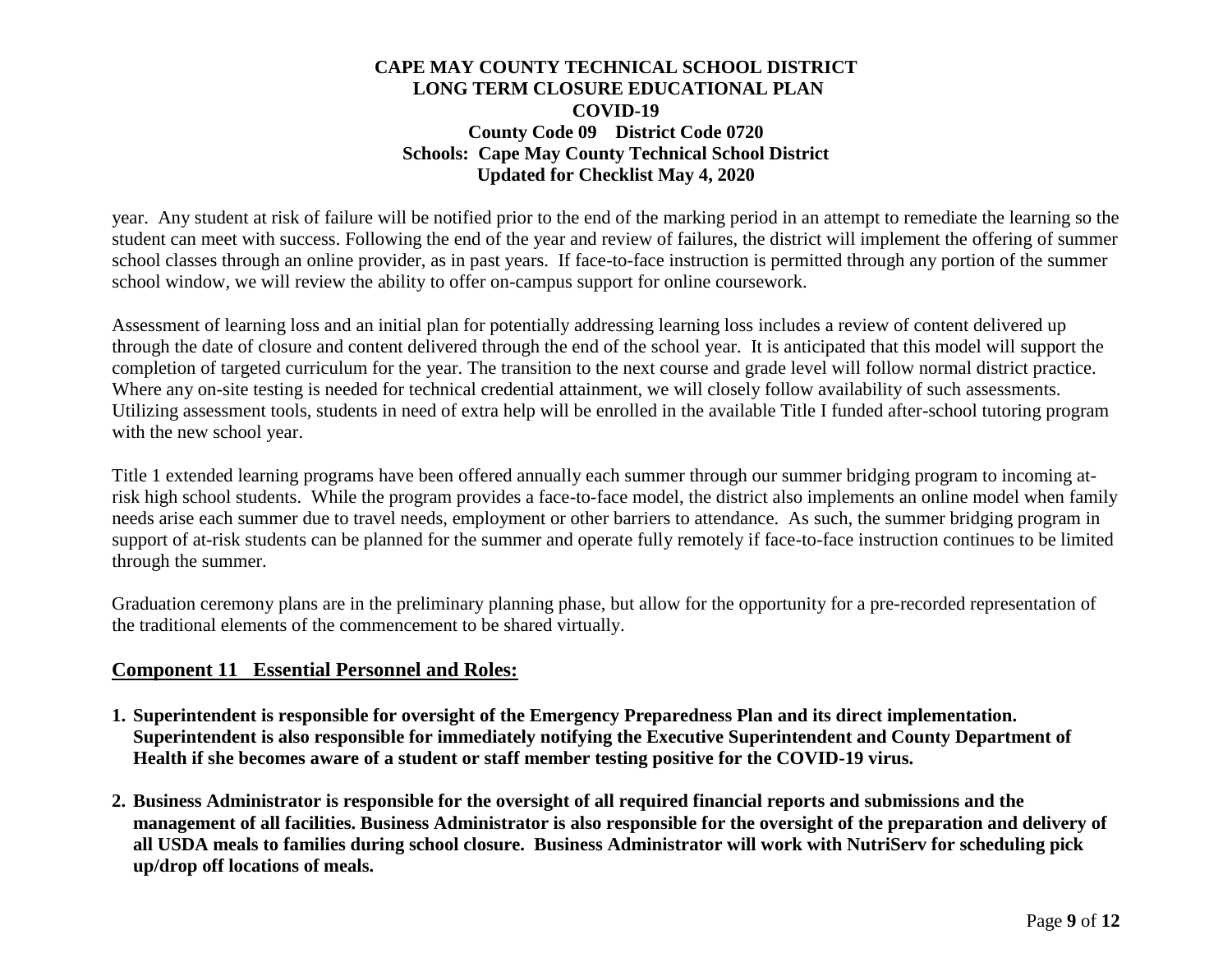- **3. Facilities Director is responsible for the oversight of cleaning, sterilization and ensuring all custodians and maintenance workers follow established protocols and procedures. Custodial crews (6-13 daily) and 2 maintenance worker will continue to sanitize and clean district during school closure.**
- **4. Director of Curriculum and Instruction & Post-Secondary (1) is responsible for oversight of daily curriculum delivery and monitoring instructional implementation along with Supervisor (1) for Post-Secondary instructional delivery.**
- **5. Principal (1) and Assistant Principal (1) are responsible for oversight of all instruction in grades High School - Post-Secondary 12. Principal and Assistant Principal will "virtually" meet with staff 2x per week (minimum) and share any updates or concerns with staff at that time. All Teachers have Google Folders that have been shared with Administration that include individual lesson plans per student, materials and digital resources (as appropriate). Administration will provide feedback and recommendations to staff regarding these plans, as needed.**
- **6. Director of Guidance/Special Ed. (1) will directly oversee case managers, Director will virtually meet with staff a minimum of 2x per week to address any student issues or NJDOE updates.**
- **7. Instructional Staff (79) are responsible for providing instruction and assistance to all students and are remotely available to families between 8:30-2:30 (Monday-Friday). Staff can access the building for resources, materials but first must call to schedule visit. No more than 8 teachers allowed in district per 2 hour time slot. Teachers permitted to enter their classrooms for resources and materials (as needed to support specialized instruction). Teachers creating specialized folders for students based on IEP/Goals and Objectives. Transportation to deliver these folders to families, if needed.**
- **8. Guidance Counselor (2) and Child Study Team (3) are responsible for helping to keep families informed about new IEP dates, community supports, and instruction with our related services staff, teachers and families.**

### **School Closing:**

**The Cape May County Technical School District (CMCTSD) as directed by the governor and DOE has closed the school the district for the remainder of this school year. The Superintendent remains in close contact with the Department of Health.**

**Nursing staff will keep daily records of documented COVID-19 cases within the district for students and staff.**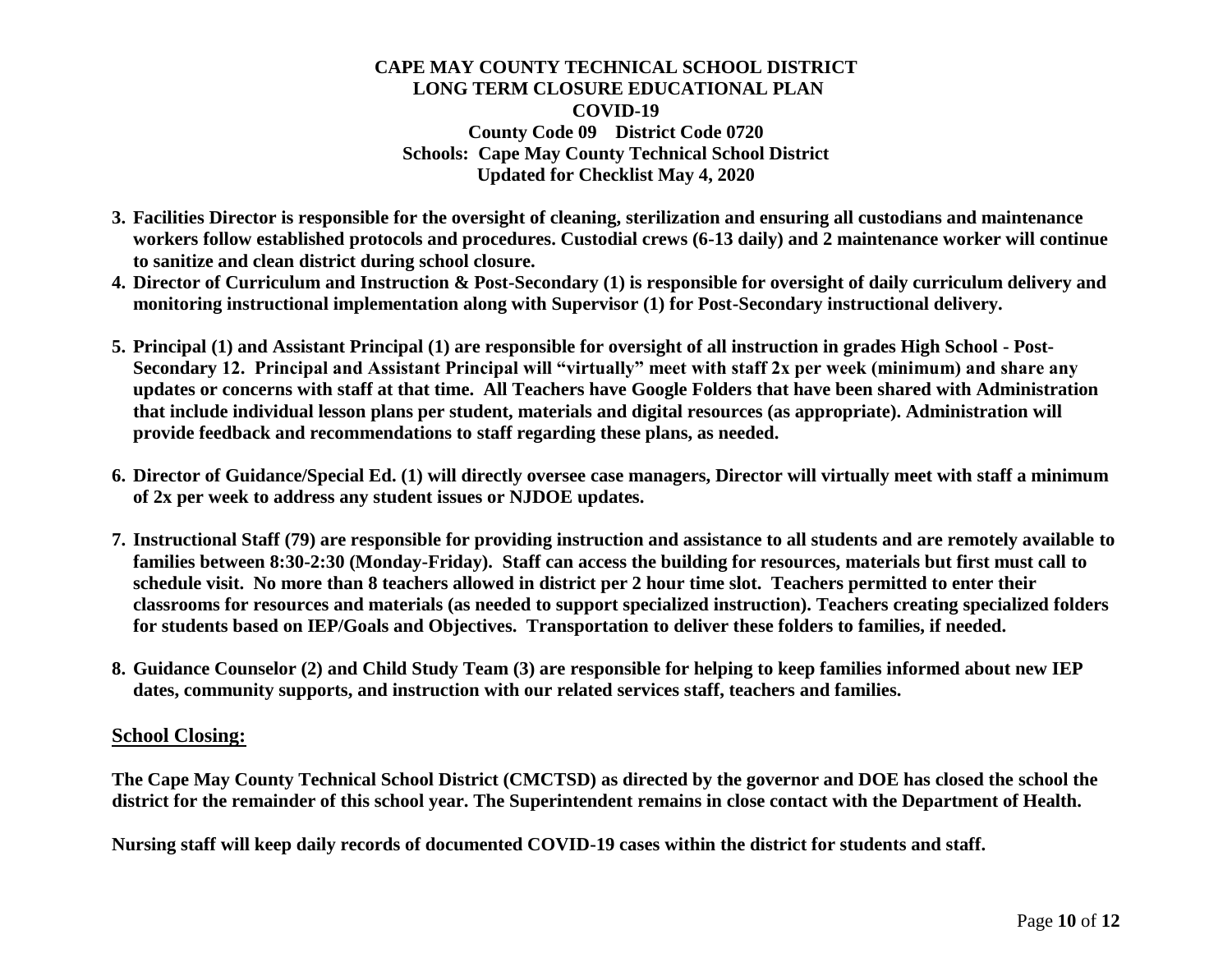**If, after consultation with these agencies, the decision is made that it is in the best interest of our students and staff to close school the following actions will be initiated:**

- **1. The Superintendent has initiated an** *All Call* **Global Connect phone call to all families of students and staff members alerting them of the closing of school and the steps that are being taken.**
- **2. Food Services will continue to provide Free and Reduced Lunches for students and a Google Form will be available on our website for parents/guardians to fill out each day if they are requesting meals. Pick up location will be Cape May County Special Services School's Food Pantry. Directions and hours for pick up will be posted on our website.**
- **3. The Superintendent will direct the Director of Technology Network Operations to immediately put a notification on the district website with directions for students and staff. In addition, resources for continuity of home instruction will be posted for parents/guardians on the website.**
- **4. If, after consultation with the Department of Education and the CMC Health Department, it is determined that school can reopen, the Superintendent, or designee will initiate the All Call to families and staff members.**

**The Plan will be approve at the May Board of Education Meeting and posted on the District website – May 26, 2020. The contents of the plan are consistently discussed with all County sending district superintendents.** 

### **Continuity of Instruction:**

**The district has conducted a student internet and technology accessibility survey to identify students that DO NOT have access to the internet or computer. The district prepared 120 Chromebooks and to date have distributed 80 and are waiting for additional pickups.** 

**The district's use of Google Classrooms has provided immediate access to online learning. Teachers will continue to work in this online environment, administration is available and all normal resources for students and parents will be accessed digitally.**